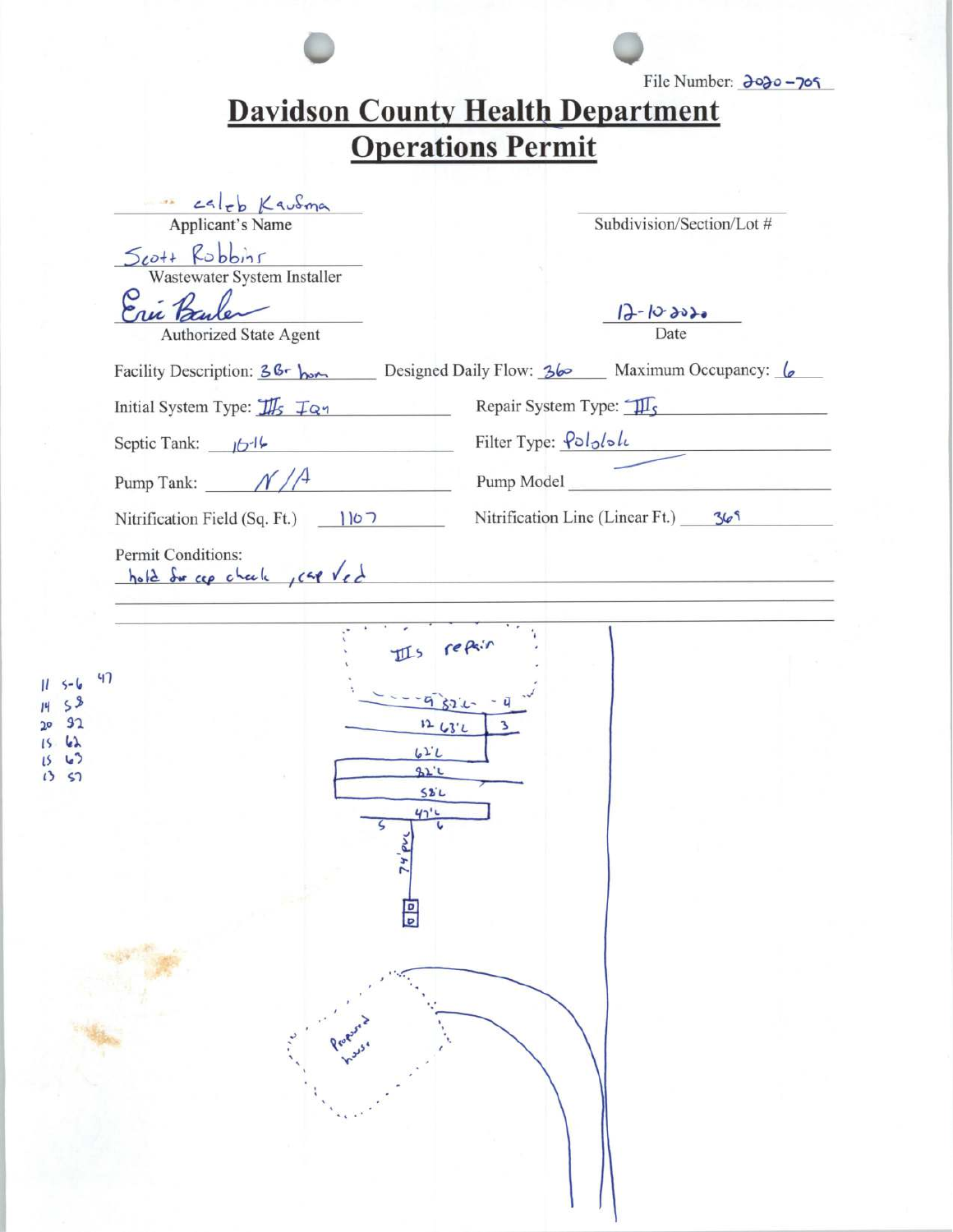## **GENERAL SEPTIC TANK MAINTENANCE**

The septic system is an effective, long-standing method for collecting, treating, and disposing of sewage from rural and suburban homes and businesses. Septic systems are used in every county in North Carolina. Nearly 50 percent of the state's homes have them. This fact sheet will answer some typical questions about septic systems and their maintenance.

- Do not put too much water into the septic system; typical water use is about 50 gallons per day for each person in the family.
- Do not add materials (chemicals, sanitary napkins, applicators, and so on) other than domestic wastewater.
- Restrict the use of your garbage disposal.
- Do not pour grease or cooking oils down the sink drain.
- Make a diagram showing the location of your tank, drainfield, and repair area.
- Install a watertight riser over the septic tank to simplify access.
- Have the effluent filter in the septic tank cleaned periodically by a professional.
- Have the solids pumped out of the septic tank periodically.
- Maintain adequate vegetative cover over the drainfield.
- Keep surface waters away from the tank and drainfield.
- Keep automobiles and heavy equipment off the system.
- Do not plan any building additions, pools, driveways, or other construction work near the septic system or the repair area.

The frequency with which you will need to pump depends on three variables: the tank size, the amount of water used by your family, and the solids content of your wastewater. If you are unsure about when to have the tank pumped, have a professional operator observe the rate of solids accumulation in the tank each year. He or she can clean and replace the effluent filter cartridge in the tank at the same time. The tank should be pumped if the sludge layer at the bottom of the septic tank has built up to within 25 to 33 percent of the tank's liquid capacity or if the scum layer in the tank is more than 4 to 6 inches thick. Therefore, a typical 1,000-gallon tank with a 4-foot liquid capacity should be pumped when the solids reach 1-foot thick in the tank bottom. If the tank is not easily accessible and the rate of solids accumulation cannot be checked yearly, then you may wish to inspect and pump it according to the frequency guidelines in Table 1.

| <b>Tank Size</b> | (gallons) | <b>Number of People Using the System</b> |   |   |        |  |
|------------------|-----------|------------------------------------------|---|---|--------|--|
|                  |           |                                          | 2 | Δ | 6      |  |
| 900              |           | 11                                       |   | 2 |        |  |
| 1,000            |           | 12                                       | 6 |   | റ<br>∠ |  |
| 1,250            |           | 16                                       | 8 |   | 2      |  |
| 1,500            |           | 19                                       |   |   |        |  |

Source: Adapted from "Estimated Septic Tank Pumping Frequency" by Karen Manel, 1984. Journal of Environmental Engineering. Volume 110.

If the septic system is not used very often (as in an infrequently used vacation home with a correctly sized tank), it will probably not need to be pumped as frequently as indicated in Table 1. If you use a garbage disposal, the tank may need to be pumped more frequently. After a few inspections, you should be able to adjust the schedule according to the rate at which solids accumulate.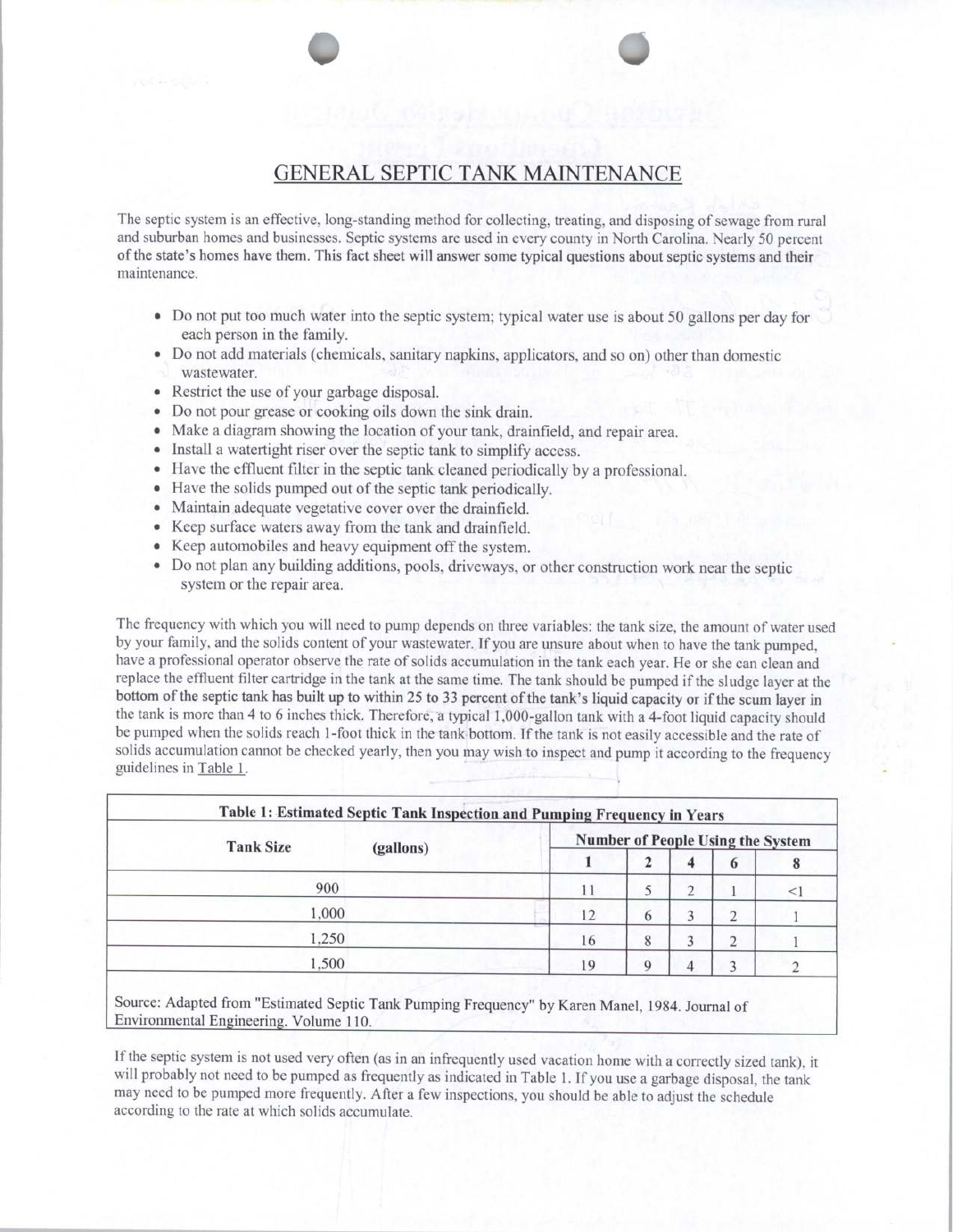Damson County Health Department

## Improvement Permit

| Permit shall become invalid                                                                                                             |                                                      |                                                                                                                                                                                                           |
|-----------------------------------------------------------------------------------------------------------------------------------------|------------------------------------------------------|-----------------------------------------------------------------------------------------------------------------------------------------------------------------------------------------------------------|
| <b>Permit is Valid for Five Years</b>                                                                                                   |                                                      | <b>No Expiration Date</b>                                                                                                                                                                                 |
| Date Rec:<br>14 Aug 2020                                                                                                                | <b>Map Code:</b>                                     | <b>File No:</b><br>2020000709                                                                                                                                                                             |
| Applicant:<br>KAUFMAN, CALEBA & DENISE R                                                                                                | Address:<br>POBOX 1027<br><b>DENTON NC 27239</b>     | <b>Daytime Phone:</b><br>5058702569                                                                                                                                                                       |
| <b>Owner/Legal Representative:</b><br>KAUFMAN, CALEBA & DENISE R                                                                        | Address:<br>POBOX 1027<br><b>DENTON NC 27239</b>     | <b>Daytime Phone:</b><br>5058702569                                                                                                                                                                       |
| <b>Subdivision:</b>                                                                                                                     | Map:<br>27                                           | 24<br>Section:<br><b>Township:</b><br>05<br>Lot:                                                                                                                                                          |
| <b>Road Name:</b><br>LIBERTY CHURCH ROAD                                                                                                | <b>Directions to Property:</b>                       | HWY 109 T/R LIBERTY CHURCH RD 2ND DRIVE ON                                                                                                                                                                |
| H<br>New: X<br><b>Facility Type:</b>                                                                                                    | Repair:                                              | Municipal-Existing<br><b>Expansion:</b><br><b>Water Supply:</b>                                                                                                                                           |
| 3<br><b>No. of Bedrooms:</b>                                                                                                            | No. of Occupants: 4                                  | NO <sub>1</sub><br><b>Basement Fixtures:</b><br><b>Basement:</b>                                                                                                                                          |
| No. of Employees:<br>Other:                                                                                                             |                                                      | Projected Daily Flow: 360 GPD                                                                                                                                                                             |
| Pump: Yes No                                                                                                                            |                                                      | Proposed Wastewater System Type: II9 GTR shellow Conventions!                                                                                                                                             |
| <b>Owner/Legal Representative's Signature:</b><br>Written Report and Notification of an Improvement Permit Denial<br>was denied due to: | a) Unsuitable topography and landscape position.1940 | Date:<br>1. I compliance with 15A NCAC 18A.1937(1), the aforementioned property was evaluated pursuant to this section and the permit<br>d) Inadequate soil depth.1943                                    |
| b) Unsuitable soil.1941                                                                                                                 |                                                      | e) Inadequate space.1945                                                                                                                                                                                  |
| c) Soil Wetness Condition.1942                                                                                                          |                                                      | f) Other                                                                                                                                                                                                  |
| Suggestions, Modifications, or Alternatives (if available)<br>2.                                                                        |                                                      |                                                                                                                                                                                                           |
| This permit denial may be appealed to the State by th efollowing methods:<br>3.                                                         |                                                      |                                                                                                                                                                                                           |
|                                                                                                                                         |                                                      | A. Request an informal review by the Dept. of Environmental and Natural Resources.                                                                                                                        |
| <b>B.</b>                                                                                                                               |                                                      | Request an opportunity to gather scientific data and system design on this property and submit the data to the Dept of<br>Environment and Natural Resources at P.O. Box 27687, Raleigh, N.C., 27611-7687. |
|                                                                                                                                         |                                                      | C. Appeal the decision under G.S. 130A-24 and have this appeal held in Davidson County.                                                                                                                   |
|                                                                                                                                         |                                                      | Note: for appeal options (a) or (c) please contact the Health Department for the appropriate forms.                                                                                                       |
| 4.                                                                                                                                      |                                                      | If no informal review, technical review, or appeal to the Office of Administrative Hearings is requested within 30 days, this                                                                             |
|                                                                                                                                         |                                                      | property is denied and Improvement Permit by the Davidson County Health Department at this time.                                                                                                          |